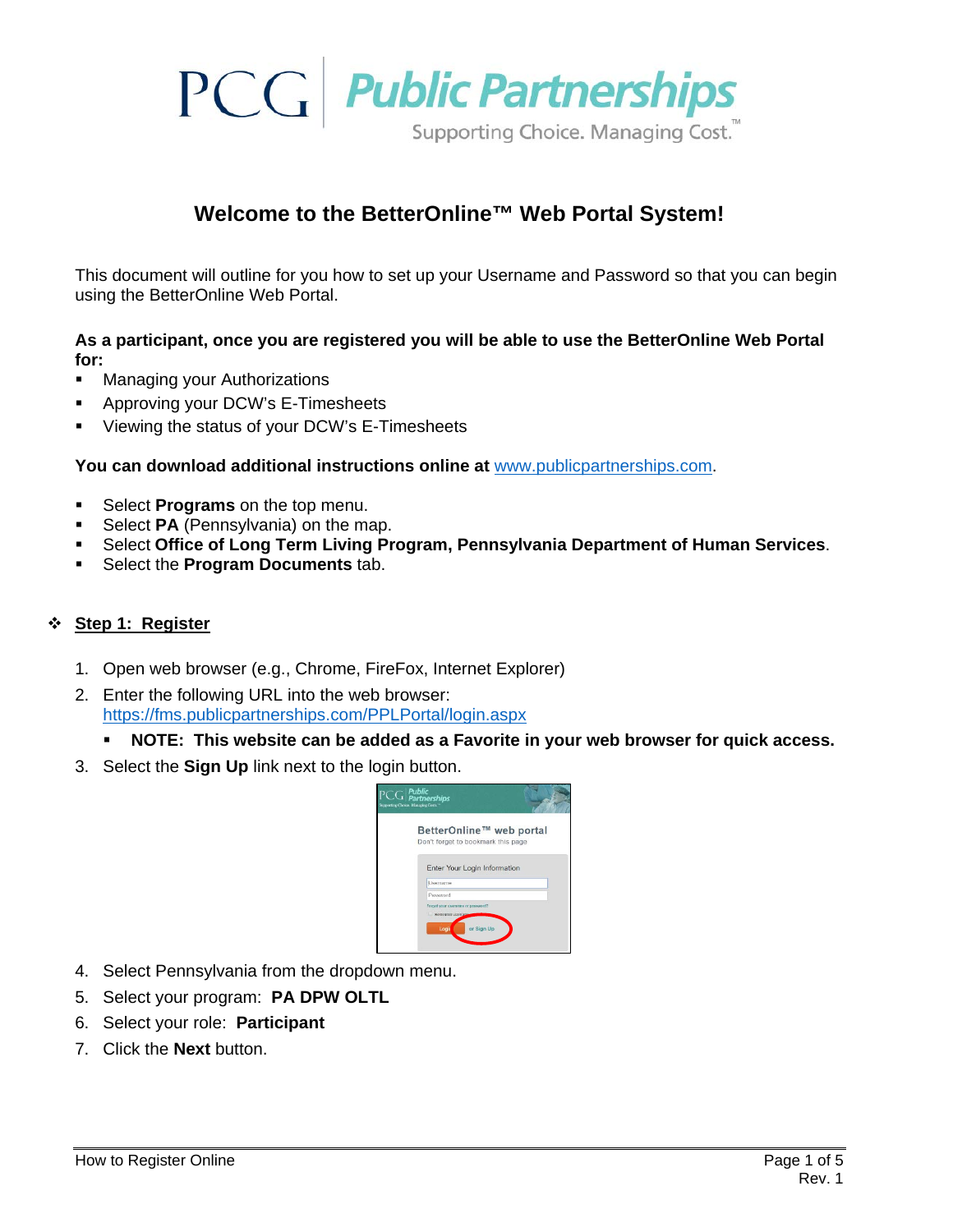## **Step 2: Verify Credentials**

- 1. Complete the following fields.
	- **PPL ID:** This number has been generated by Public Partnerships LLC (PPL) and is unique to each participant in the program. It may also be referred to as your Participant ID.
	- **Social Security Number:** This is the participant's social security number.
	- **Last Name:** This is the participant's last name.
	- **DOB** This is the participant's date of birth. DOB must be entered in a MM/DD/YYY format.
		- **Users registering under the participant role ONLY:** Even though you are representing the participant, you still put the DOB of the participant in the system, not yours.

**NOTE: Ensure the correct information is entered. If the system is unable to verify your information the issue could be that the participant's information was inaccurately entered at the time of enrollment. To resolve this, call customer service and provide the participant ID so that PPL can verify the demographic information on file.**

#### **Step 3: User Information**

- 1. Complete the following fields.
	- **Username:** PPL suggests that you use the first letter of your first name and your last name.  $\blacksquare$  Ex. Mary Poppins = MPoppins
		- **NOTE: If the user name you selected is already in use you will need to select a different username.**
	- **Password:** Your password must be at least 6 characters long and contain at least 1 numerical character, 1 capitalized character, and 1 lowercase character. Your password will be case sensitive.
	- **Confirm Password:** Retype the password you created.
	- **Email Address:** Your email address is an optional field. Office of Long Term Living Program (OLTL), through Public Partnerships will use this to send information pertaining to your timesheets to your email account. NOTE: If you provide an email address you will receive an email confirmation of your username and password.
	- **Security Questions:** Choose three questions from the dropdown menu. Enter the answers to these questions in the data field next to it.
		- These questions provide a layer of security to protect your privacy so that only YOU can change your user registration information.
- 2. Click the **Submit** button.

#### **CONGRATULATIONS!**

**You are now registered and ready to log in to the BetterOnline Web Portal!**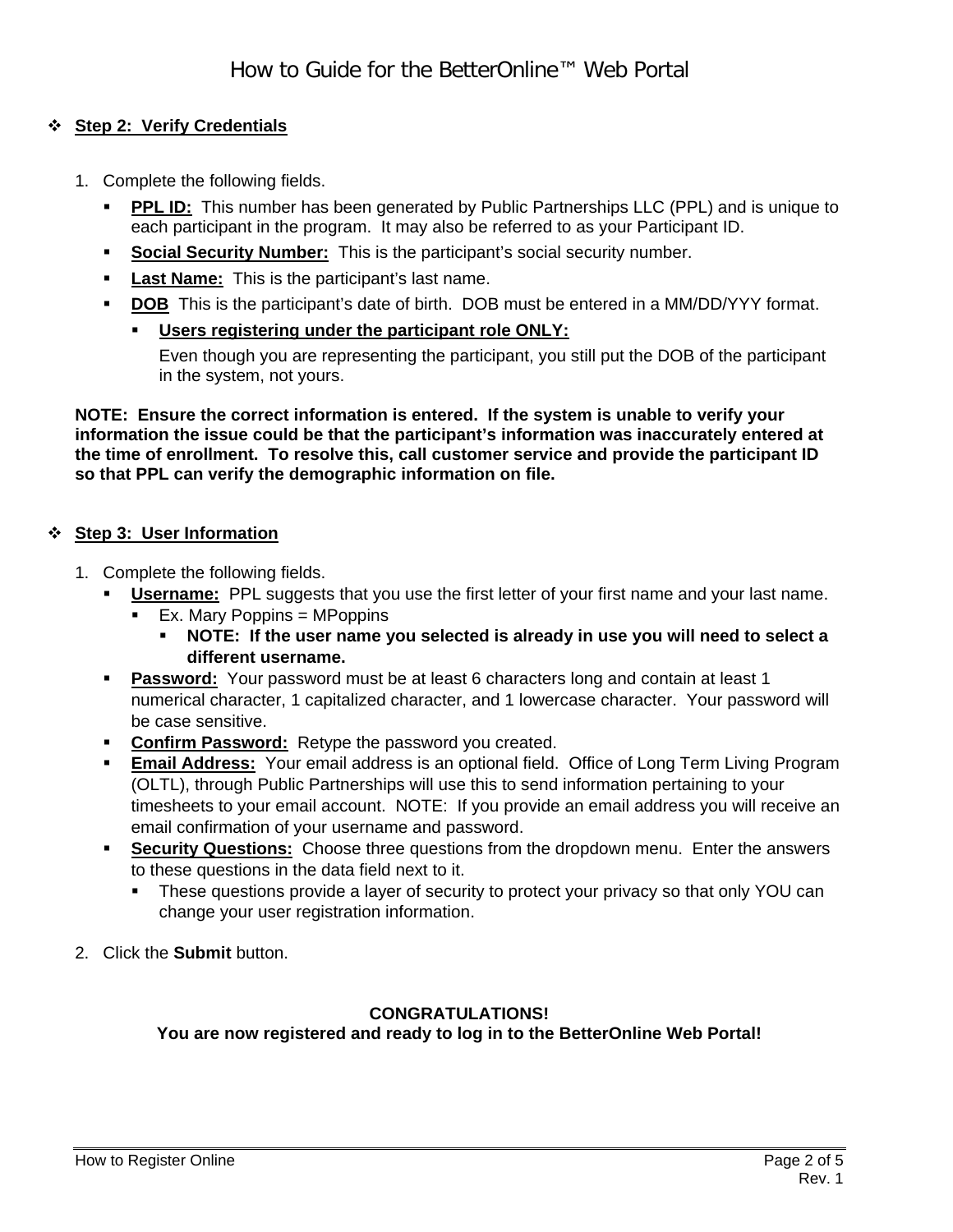# **How to Approve, Reject, and Submit Electronic Timesheets**

## **Step 1: View Timesheet(s)**

1. Log in to the BetterOnline Web Portal.



**Timesheet List** is the default page when you log in.

| <b>Timesheet List</b>                                                             |                                                                                                         |
|-----------------------------------------------------------------------------------|---------------------------------------------------------------------------------------------------------|
| <b>Timesheet Status:</b>                                                          | Submitted ▼<br>To improve the timesheet approval process, the default has been<br>changed to Submitted. |
| Timesheet Start Date Range:                                                       | ▦<br><b>III</b><br>any<br>any<br>$\overline{a}$                                                         |
| Timesheet Submitted Date Range:                                                   | ▦<br>P<br>any<br>٠<br>any                                                                               |
| Consumer<br>ID:<br>Check<br><b>Num</b><br>+ Search with DSW Name<br><b>Search</b> |                                                                                                         |

- On the Timesheet List page you can search for timesheets based on:
	- a. Timesheet Status
	- b. Timesheet Start Date
	- c. Timesheet Submitted Date
	- d. Check Number
	- e. Employee Name
- To search ALL timesheets select **All** on the dropdown. If you just want to see the ones which you need to approve select **Submitted**.

| Timesheet Status:               | Submitted v<br>Αll             |    | To improve the timesheet appr |           |
|---------------------------------|--------------------------------|----|-------------------------------|-----------|
| Timesheet Start Date Range:     | Submitted<br>Approved          | ▦  | <b>Jany</b>                   | <b>TP</b> |
| Timesheet Submitted Date Range: | Rejected<br>Paid<br>In Process | HH | lany                          | ΠH        |
| Check<br>Num                    | Pendina<br>Denied              |    |                               |           |
| + Search with DSW Name          |                                |    |                               |           |
| Search                          |                                |    |                               |           |

- A timesheet submitted to you for approval will have a status of SUBMITTED. You will need to either approve or reject a timesheet.
- **OLTL, through Public Partnerships cannot pay timesheets unless they have been** approved by you.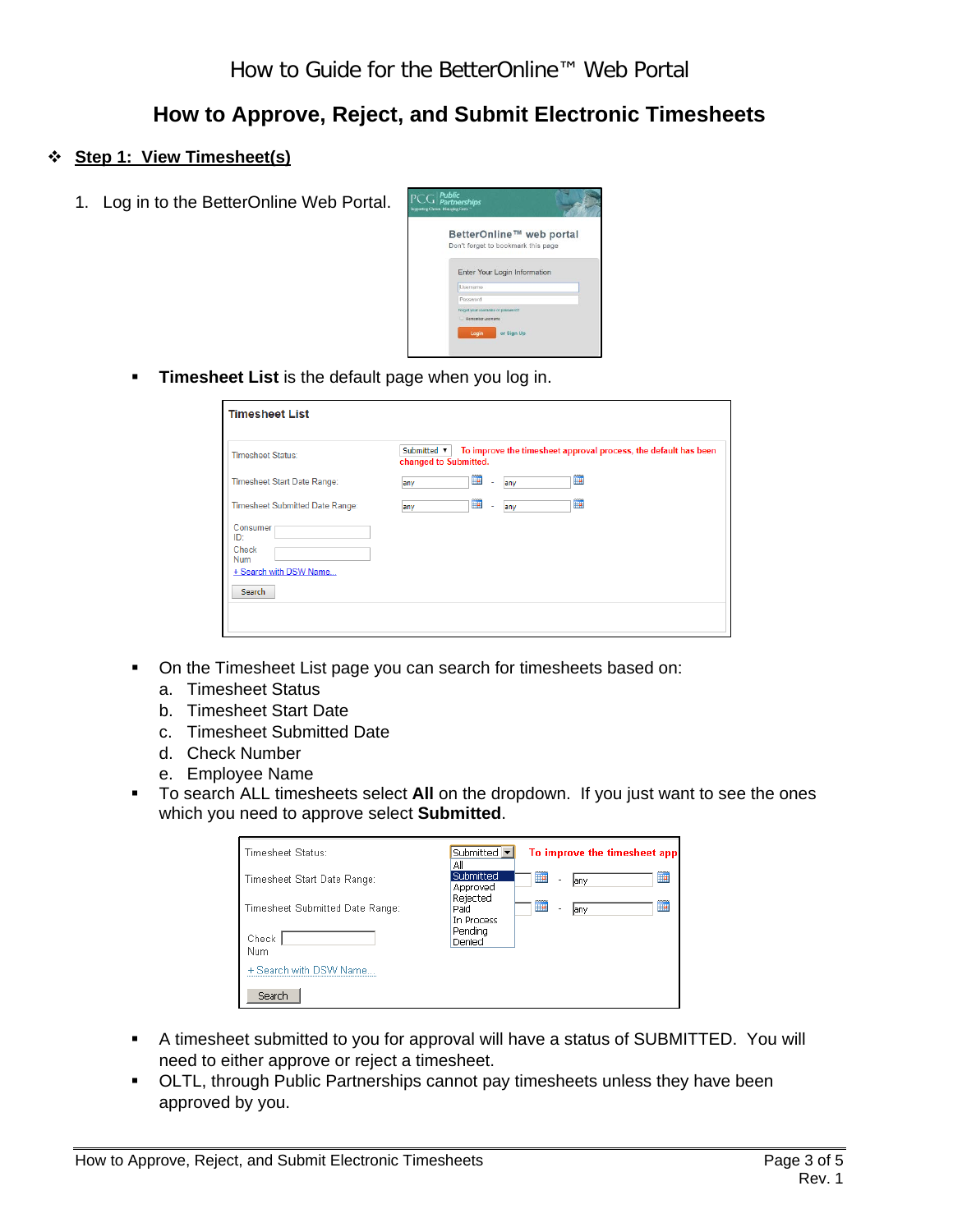## **Step 2: Approve/Reject Timesheet(s)**

1. Select the **Approve/Reject** button on the timesheet you want to approve or reject.

| Submitted Timesheets (30 results)                          |              |                     |                    |            |  |  |  |
|------------------------------------------------------------|--------------|---------------------|--------------------|------------|--|--|--|
| Action                                                     | imesheet ID  | imesheet Start Date | Timesheet End Date |            |  |  |  |
| Ed <sub>s</sub><br><b>View</b><br>Approve/Reject<br>Review | EL0000037089 | 09/16/2018          | 09/29/2018         | 09/17/2018 |  |  |  |

- The timesheet will be displayed so that you can review it prior to approving or rejecting it.
- The **Approve** button is located below the timesheet. The **Reject** button is located at the bottom of the page.
- The **Show printable version (PDF)** button allows you to print the timesheet so that you can keep a hard copy for your records.
	- Printing the timesheet is not required. Timesheets will always be maintained electronically for your review.

|        | Show printable version (PDF)<br>Approve |  |  |  |
|--------|-----------------------------------------|--|--|--|
| Reject |                                         |  |  |  |
|        | Rejection Reasons (Choose up to 2)      |  |  |  |
|        | Hours worked are inaccurate             |  |  |  |
|        | Days worked are inaccurate              |  |  |  |
|        | Incorrect service code                  |  |  |  |
|        | <b>Additional Rejection Note</b>        |  |  |  |
|        |                                         |  |  |  |
|        |                                         |  |  |  |
|        |                                         |  |  |  |
| Reject |                                         |  |  |  |

- 2. To approve the timesheet, click the **Approve** button.
	- You will still have the option to print a paper copy of the timesheets for your records. You can print the approved timesheet by selecting the **Show printable version (PDF)** at the bottom of the screen.
	- Your timesheet will now be in Approved status. OLTL, through Public Partnerships will process all approved timesheets according to your pay schedule.
- 3. To reject the timesheet, select the reason(s) for the rejection under the *Rejection Reasons* section.
- 4. Click the **Reject** button.
	- You can provide additional notes, if needed, in the *Additional Rejection Note* section.